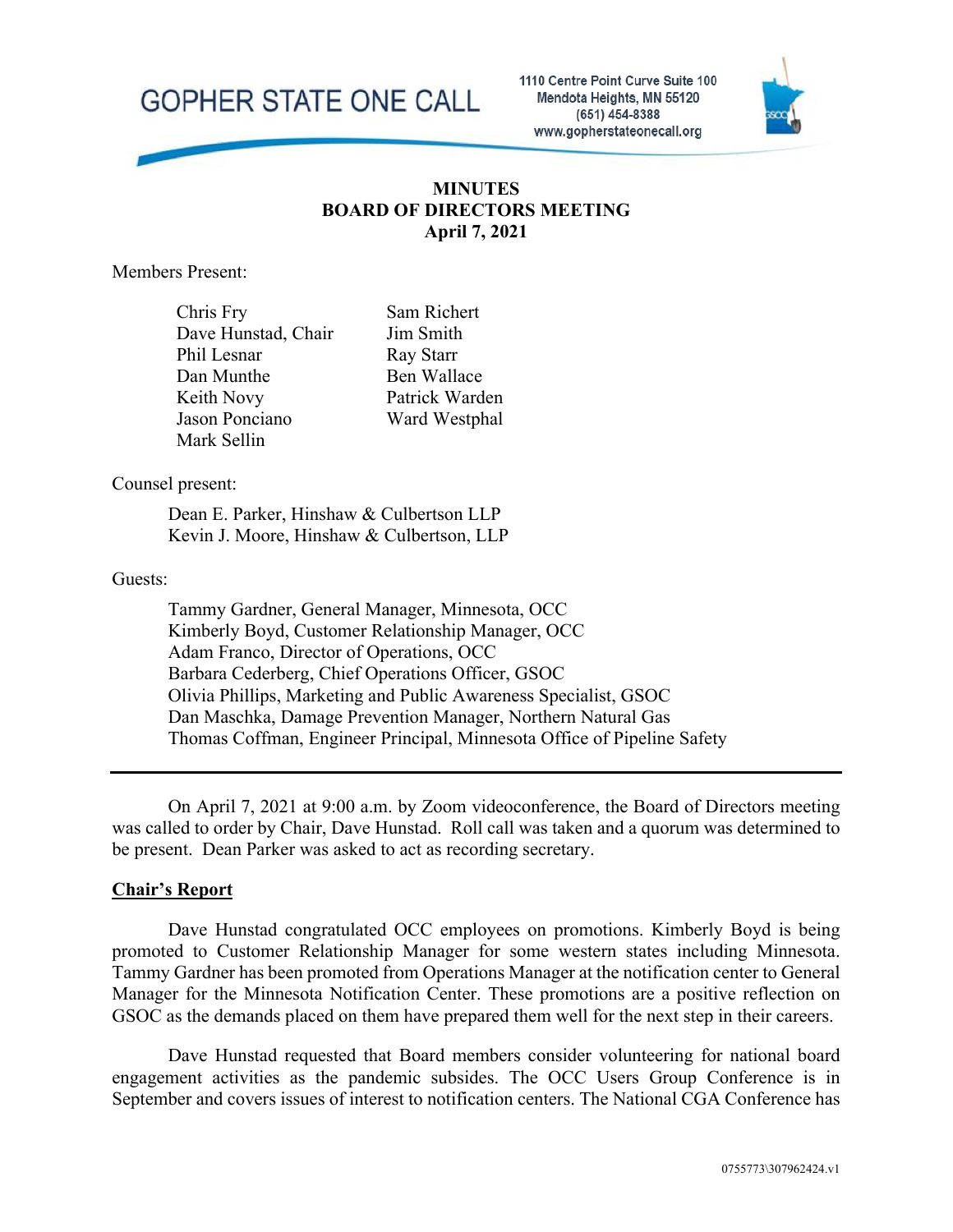



been deferred from the Spring to October and covers underground damage prevention more generally. Attendance keeps Minnesota engaged and helps collect and develop new ideas. Chris Fry noted he is attending the Global Excavation Safety Conference virtually this week.

### **Approval of Board Minutes**

Upon motion made and duly seconded, the Board meeting minutes for the meeting on January 13, 2021 were approved as well as summary minutes for the February 3 and March 3 meetings.

### **Board Discussion: Reports from the Field**

Jason Ponciano and Keith Novy noted significant contributions to ticket volumes due to cable drops and project builds as communications companies continue to build out infrastructure. Adam Franco noted that the for the  $1<sup>st</sup>$  quarter of 2021, OCC is seeing a 38% increase year over year in the amount of tickets on average across all of the States where OCC is active. Some of that increase is attributable to regions that were essentially shut down as to construction in the early part of 2020, but its still represents a substantial volume increase. Milder weather also likely played a significant role.

The Board discussed the issue of locators not being able to perform locates on time. Ben Wallace believes the process changes being implemented by GSOC in April should be helpful. He indicated tree tickets covering a large geography area continued to be a problem. For example, the City of Minneapolis intends to plant thousands of trees this year. Barb Cederberg intends to meet with the City to discuss how work flow may be evened out. Jason Ponciano noted that staffing was being looked at carefully and that communication between stakeholders was key. Ben Wallace indicated his company was attempting to add additional staff as well.

Last year there was good cooperation with Metronet in the fiber optic project build in Rochester, Minnesota. Parties noted they are already seeing fiber projects that no one has notified them about in parts of the State where there are limited resources. Communication companies are asked to advise locate companies of the general location and magnitude of planned project builds. The potential of reserve locate crews poised to travel to these locations was discussed but concerns were raised this would not be cost effective. All excavators on the Board confirmed they were anticipating a busier year and that activity was brisk already.

# **COO Report**

Barb Cederberg noted the GSOC Strategic Plan continues to drive activities both within and outside the notification center. In general, the call center is operating very well and early ticket volume for the first 3 months of the year is up 23%.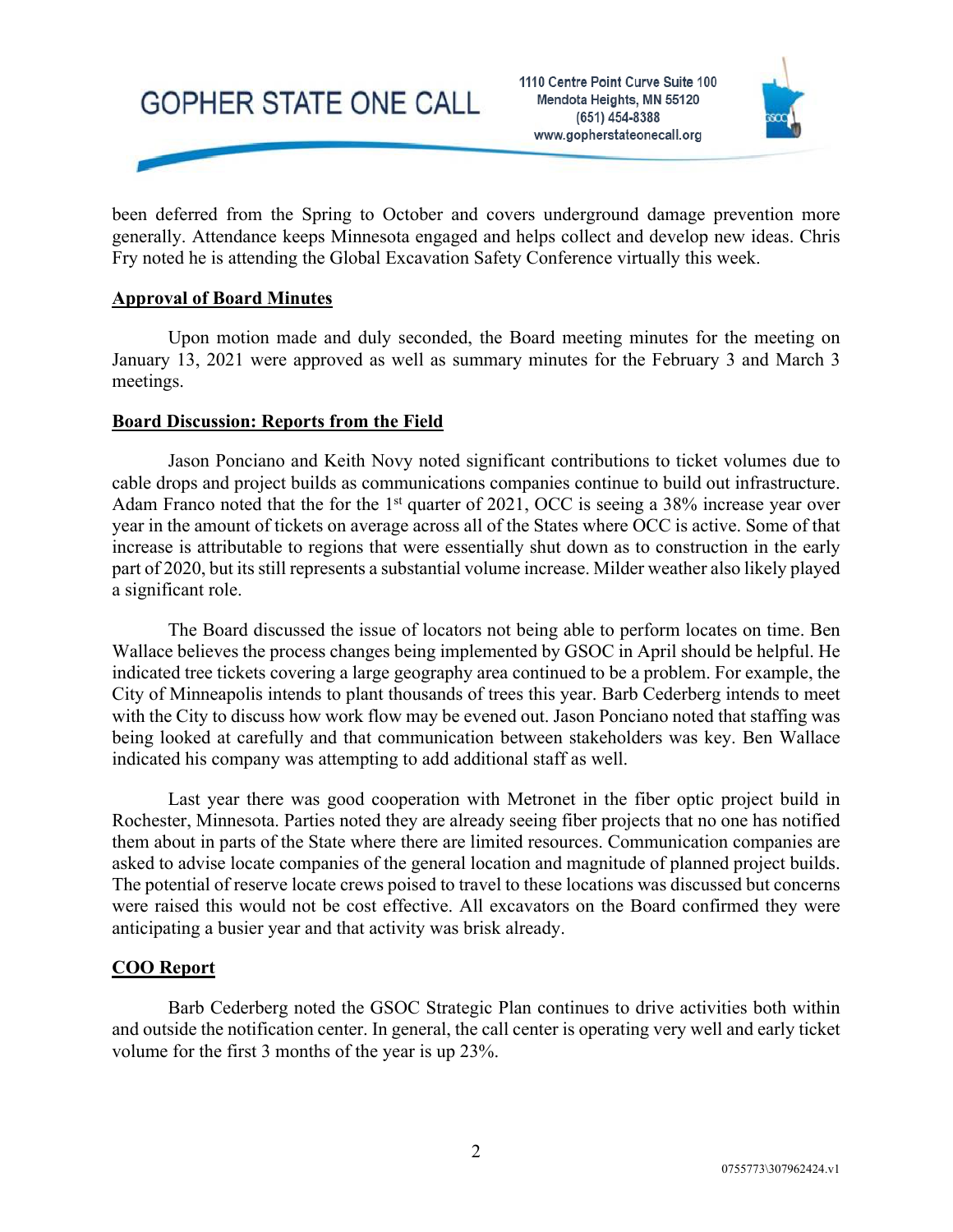# **GOPHER STATE ONE CALL**



The recommendations suggested by the process review team are being implemented in April, 2021. They include the following:

- 1. A dynamic high ticket volume alert will be placed on Mondays and Tuesdays where high volumes of tickets are expected. The alert will request excavators push start time of tickets out by  $\frac{1}{2}$  - 1 day in order to give facility operators more time to locate.
- 2. A suggestion will be made for meet tickets to be utilized based on the duration of work.
- 3. Marking instructions will be required when a ticket is updated a second time. This presumes that most of the time excavation work has been completed in a certain area so the remaining area to marked should be less.
- 4. Excavators will be asked to indicate the reason why no white marks are being made in the remarks section of the ticket in the event the excavator will not use white markings. In general, the Office of Pipeline Safety has indicated there are few instances where white marking is not practicable.
- 5. Excavators will be requested to furnish more precise marking instructions when they indicate mark entire lot if that is possible.

While these changes appear modest, they account for a substantial depletion of locate resources according to the process review team. The process team believes these changes will help improve timeliness and quality of locates during peak season.

Barbara Cederberg reviewed the Metrics Pilot Project where facility operators and excavators have each received certain data relevant to their tickets. Each of the top 100 facility operators and excavators by volume have received the report. Others may request the report and GSOC will provide it to them. Keith Novy inquired as to whether the frequency of these reports should increase, especially for excavators. Barb responded that it is a good deal of work and she will need to monitor this further.

Barb also indicated that GSOC is investing in the National Excavator Initiative. CGA has identified certain items excavators can specifically improve upon. GSOC is looking at really trying to reach excavators in the field. The pandemic prevents person to person visits but the National Excavator Initiative has created a number of videos. GSOC intends to purchase the rights to utilize them.

# **MnOPS Update**

Thomas Coffman from the Office of Pipeline Safety advised the MnOPS virtual safety conference will be on April 16 and invitation reminders will go out shortly.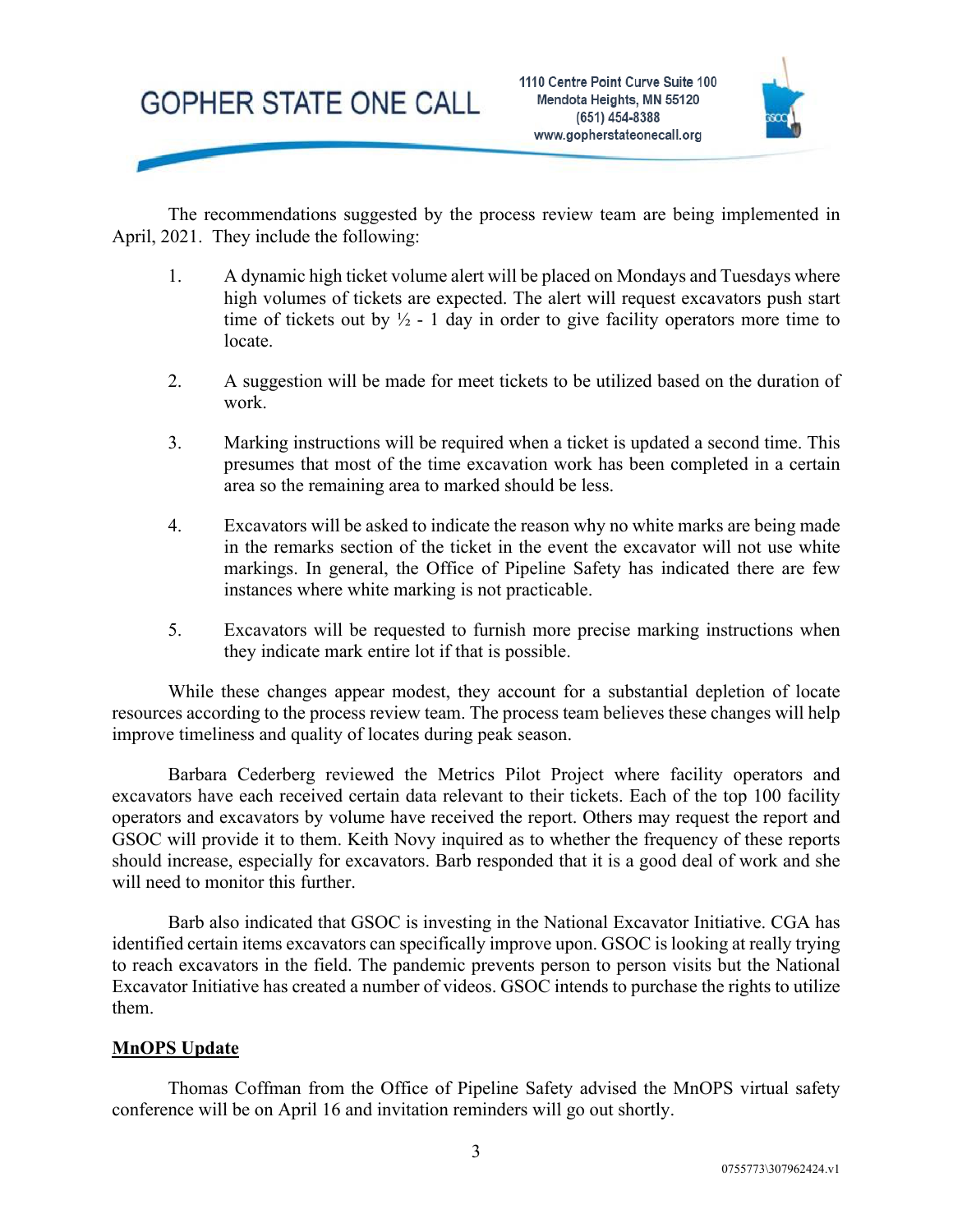



# **OCC Report**

Kimberly Boyd indicated this would be her last presentation as General Manager of the center and noted how much she has enjoyed serving as General Manager for the notification center. OCC continues the work from home model for many CSRs and administrative staff. Currently, there are 89 agents working from home and 6 working from the call center. OCC did not have to suspend any training classes this year in Minnesota and used a hybrid system of office and in home training. There were 5 call taking CSR classes and a specialized ITIC review CSR class, 1 additional class is scheduled. 9 additional employees were kept on staff during the winter months spring in order to help stabilize work force and prepare for the busy season. They worked on various projects into the early Spring.

Ticket volumes for the first quarter increased 23% over the first quarter of 2020. There were over 5,000 homeowner tickets in March (vs. approximately 2,100 last year). Over 65% of those tickets filed by homeowners were online.

More ticket submitters are being qualified for online submission of emergency tickets. Some ticket submitters are expected to be qualified for direct release of all tickets. There are new key performance indicators for web tickets in 2021 which will help assure review and processing of those tickets within a shorter period of time.

There has been great cooperation from the stakeholders and online submission of tickets has increased to over 86% so far in 2021.

Keith Novy suggested that GSOC consider some kind of promotion to acknowledge the high volume of tickets and cooperation from ticket submitters this year. Barb will develop a promotion to announce.

### **Adjournment**

There being no further business coming before the Board, upon motion made and duly seconded, the meeting was adjourned at approximately 11:00 a.m.

Respectfully submitted,

Dean E. Parker Recording Secretary

*Next Meeting Dates:*